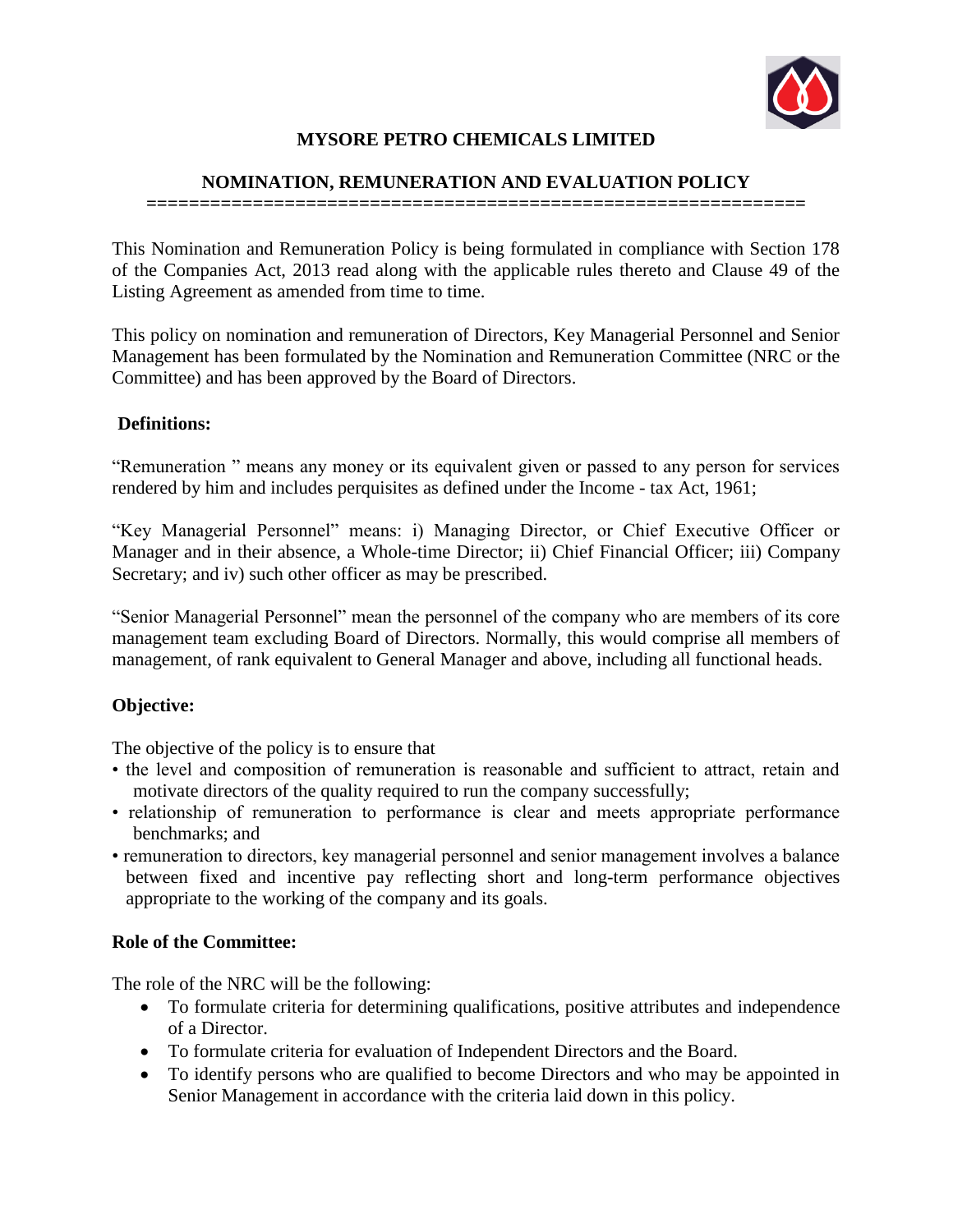

- To carry out evaluation of Director's performance.
- To recommend to the Board the appointment and removal of Directors and Senior Management.
- To recommend to the Board policy relating to remuneration for Directors, Key Managerial Personnel and Senior Management.
- Succession planning for replacing Key Executives and overseeing.
- To carry out any other function as is mandated by the Board from time to time and / or enforced by any statutory notification, amendment or modification, as may be applicable.
- To perform such other functions as may be necessary or appropriate for the performance of its duties.

## **APPOINTMENT AND REMOVAL OF DIRECTOR, KEY MANAGERIAL PERSONNEL AND SENIOR MANAGEMENT**

- a) The Committee shall identify and ascertain the integrity, qualification, expertise and experience of the person for appointment as Director, KMP or at Senior Management level and recommend his / her appointment, as per Company's Policy.
- b) A person should possess adequate qualification, expertise and experience for the position he / she is considered for appointment. The Committee has authority to decide whether qualification, expertise and experience possessed by a person is sufficient / satisfactory for the position.
- c) The Company shall not appoint or continue the employment of any person as Whole-time Director who has attained the age of seventy years. Provided that the term of the person holding this position may be extended beyond the age of seventy years with the approval of shareholders by passing a special resolution.

## **TERM / TENURE**

a) Managing Director/Whole-time Director:

The Company shall appoint or re-appoint any person as its Executive Chairman, Managing Director or Executive Director for a term not exceeding five years at a time. No re-appointment shall be made earlier than one year before the expiry of term.

b) Independent Director:

An Independent Director shall hold office for a term up to five consecutive years on the Board of the Company and will be eligible for re-appointment on passing of a special resolution by the Company and disclosure of such appointment in the Board's report.

No Independent Director shall hold office for more than two consecutive terms of upto maximum of 5 years each, but such Independent Director shall be eligible for appointment after expiry of three years of ceasing to become an Independent Director.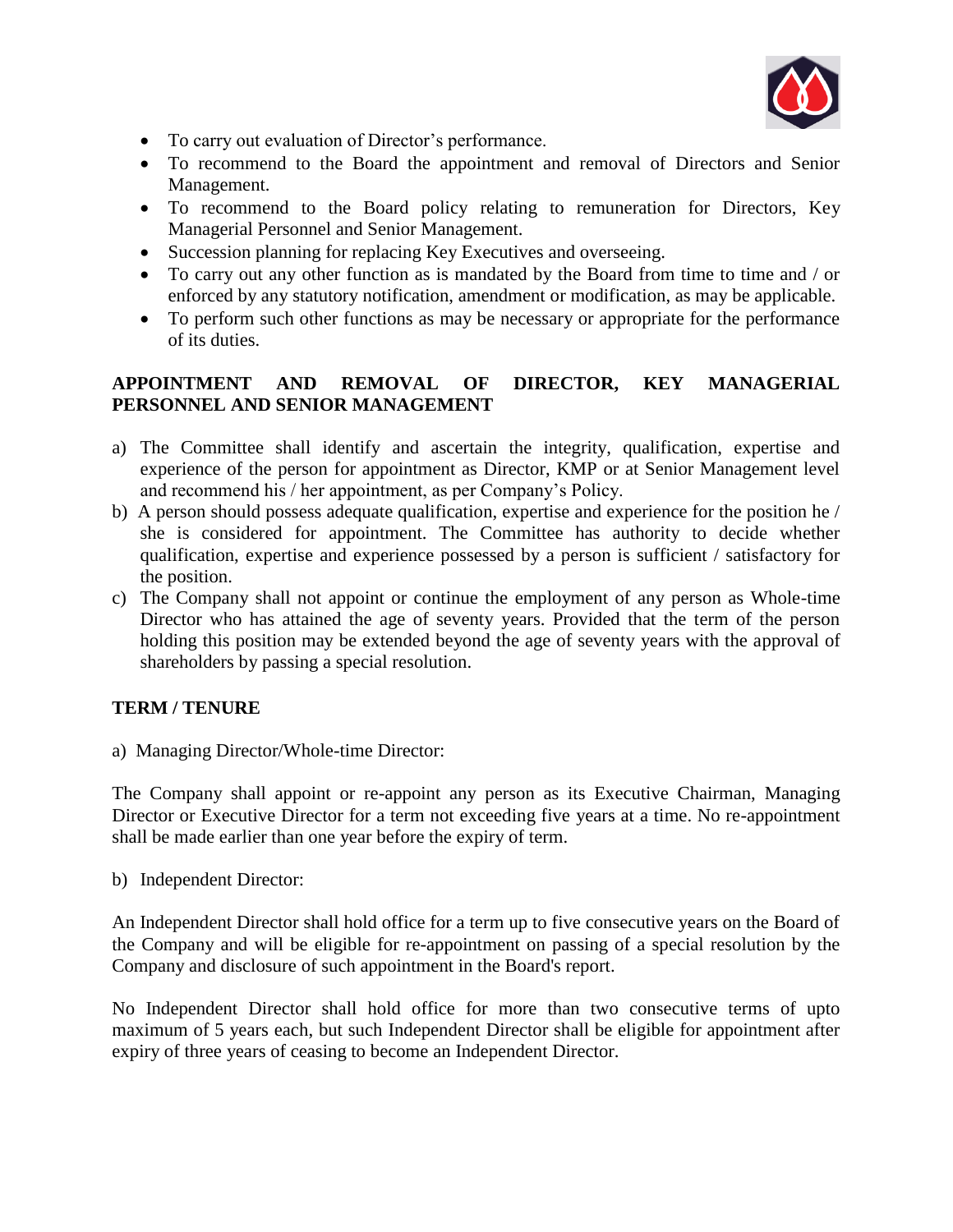

Provided that an Independent Director shall not, during the said period of three years, be appointed in or be associated with the Company in any other capacity, either directly or indirectly.

At the time of appointment of Independent Director it should be ensured that number of Boards on which such Independent Director serves is restricted to seven listed companies as an Independent Director and three listed companies as an Independent Director in case such person is serving as a Whole-time Director of a listed company or such other number as may be prescribed under the Act.

#### **EVALUATION**

The Committee shall carry out evaluation of performance of Director, KMP and Senior Management Personnel yearly or at such intervals as may be considered necessary.

#### **REMOVAL**

The Committee may recommend with reasons recorded in writing, removal of a Director, KMP or Senior Management Personnel subject to the provisions and compliance of the Companies Act, 2013, rules and regulations and the policy of the Company.

#### **RETIREMENT**

The Director, KMP and Senior Management Personnel shall retire as per the applicable provisions of the Act and the prevailing policy of the Company. The Board will have the discretion to retain the Director, KMP, Senior Management Personnel in the same position/ remuneration or otherwise even after attaining the retirement age, for the benefit of the Company.

#### **POLICY FOR REMUNERATION TO DIRECTORS/KMP/SENIOR MANAGEMENT PERSONNEL**

- 1) Remuneration to Managing Director / Whole-time Directors:
	- a) The Remuneration/ Commission etc. to be paid to Managing Director / Whole-time Directors, etc. shall be governed as per provisions of the Companies Act, 2013 and rules made there under or any other enactment for the time being in force and the approvals obtained from the Members of the Company.
	- b) The Nomination and Remuneration Committee shall make such recommendations to the Board of Directors, as it may consider appropriate with regard to remuneration to Managing Director / Whole-time Directors.
- 2) Remuneration to Non-Executive / Independent Directors: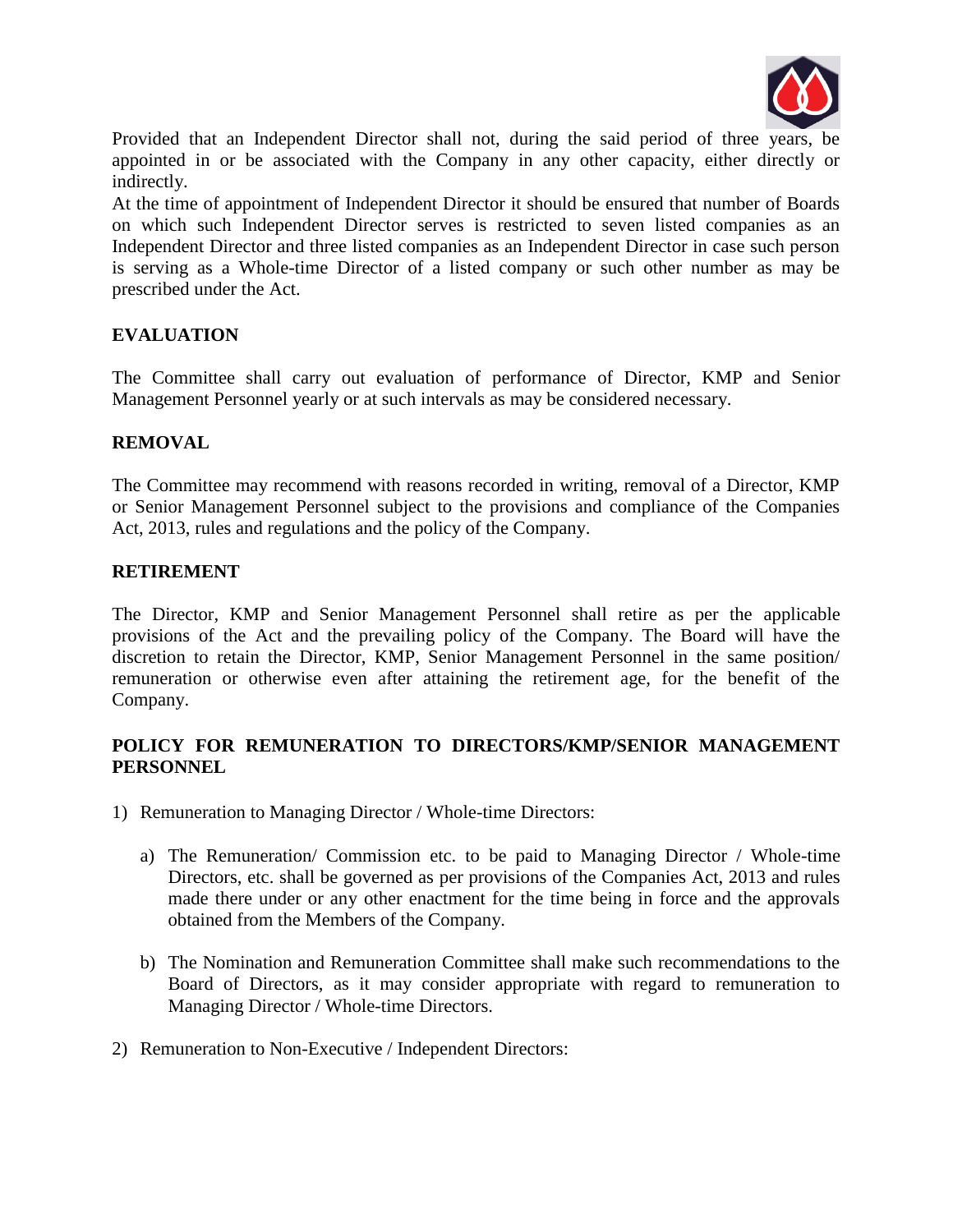

- a) The Non-Executive/Independent Directors may receive sitting fees and such other remuneration as permissible under the provisions of Companies Act, 2013. The amount of sitting fees shall be such as may be recommended by the Nomination and Remuneration Committee and approved by the Board of Directors.
- b) All the remuneration of the Non-Executive / Independent Directors (excluding remuneration for attending meetings as prescribed under Section 197 (5) of the Companies Act, 2013) shall be subject to ceiling/limits as provided under Companies Act, 2013 and rules made there under or any other enactment for the time being in force.

The amount of such remuneration shall be such as may be recommended by the Nomination and Remuneration Committee and approved by the Board of Directors or shareholders, as the case may be.

- c) An Independent Director shall not be eligible to get Stock Options and also shall not be eligible to participate in any share based payment schemes of the Company.
- d) Any remuneration paid to Non-Executive / Independent Directors for services rendered which are of professional in nature shall not be considered as part of the remuneration for the purposes of clause (b) above if the following conditions are satisfied:
	- i) The Services are rendered by such Director in his capacity as the professional; and
	- ii) In the opinion of the Committee, the director possesses the requisite qualification for the practice of that profession.
- e) The Compensation Committee of the Company, constituted for the purpose of administering the Employee Stock Option/ Purchase Schemes, shall determine the stock options and other share based payments to be made to Directors (other than Indepdent Directors).
- 3) Remuneration to Key Managerial Personnel and Senior Management:
	- a) The remuneration to Key Managerial Personnel and Senior Management shall consist of fixed pay and/or incentive pay, in compliance with the provisions of the Companies Act, 2013 and in accordance with the Company's Policy.
	- b) The Fixed pay shall include monthly remuneration, employer's contribution to Provident Fund, contribution to pension fund, pension schemes, etc. as decided from to time.
	- c) The Incentive pay shall be decided based on the balance between performance of the Company and performance of the Key Managerial Personnel and Senior Management, to be decided annually or at such intervals as may be considered appropriate.

## **IMPLEMENTATION**

• The Committee may issue guidelines, procedures, formats, reporting mechanism and manuals in supplement and for better implementation of this policy as considered appropriate.